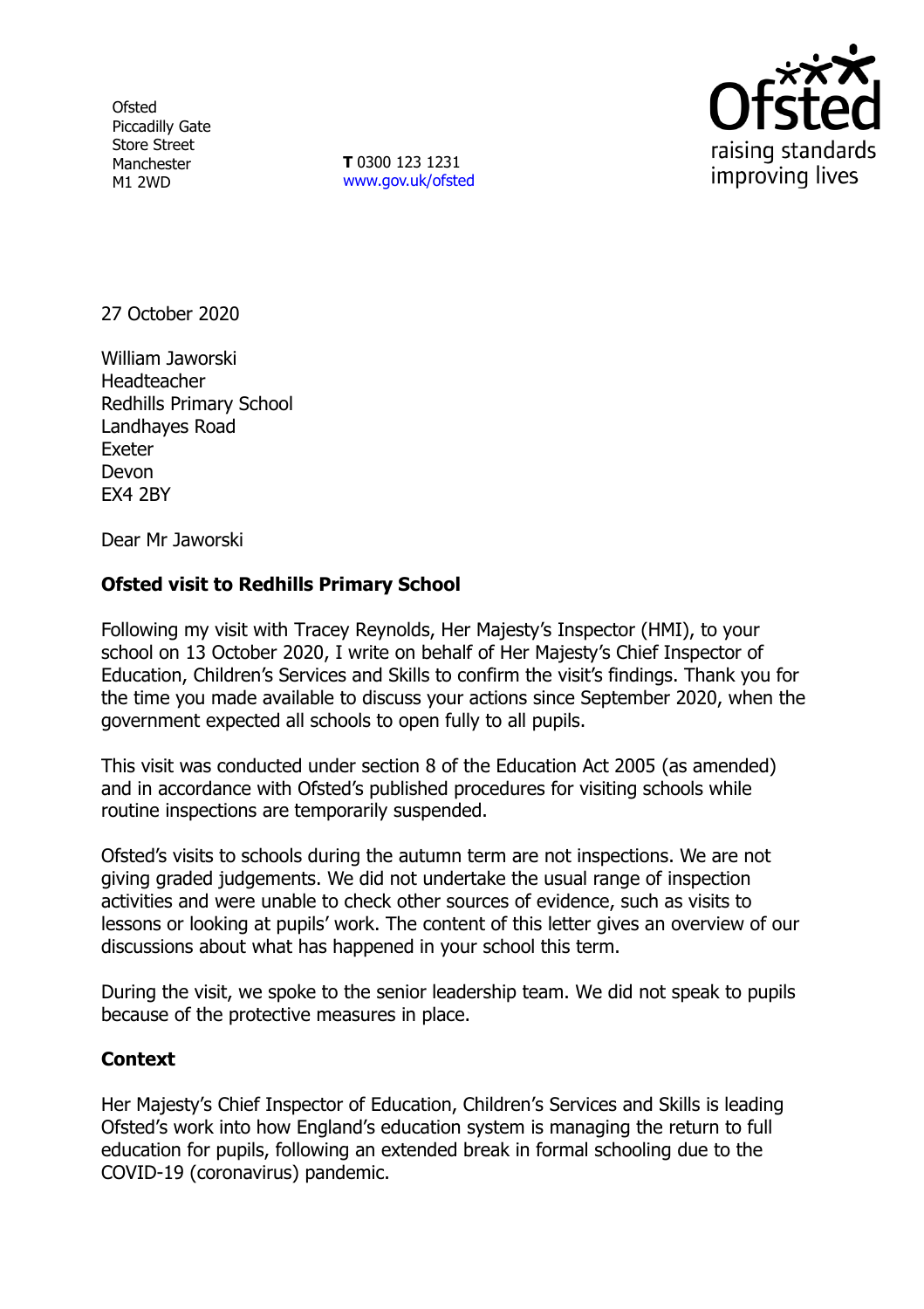

In undertaking this focused work, HMI are visiting a broad range of schools. HMI will visit a sample of:

- approximately 1,200 schools across all Ofsted grades (outstanding, good, requires improvement and inadequate)
- maintained schools, academies and free schools, special schools and centres of alternative provision, including those in cities, and coastal, town or rural communities.

The information from this visit will feed into Ofsted's national reporting so that the insights can be shared with the government and the education sector. We did not find any significant concerns during the visit. In such a case, an inspection report would be published on our website and available to parents and carers.

We did not consider your response to COVID-19 during the spring and summer terms 2020, when the school was not open to all pupils.

## **From this visit, inspectors noted that:**

- Most pupils returned to school full time on 7 September 2020. You arranged for pupils joining Reception to start gradually. These pupils attended full time from 11 September 2020.
- Currently, attendance is in line with the normal attendance for this time of year.
- **Pupils are studying the full range of subjects. However, you are making some** adaptations to the order and settings in which pupils learn the curriculum. For example, you are teaching some aspects of the music curriculum outdoors.
- Your assessments of pupils' reading have shown that pupils have gaps in their knowledge. To address this, reading has a high priority in your curriculum plans. For example, pupils now study traditional texts each term.
- You have found that some of the children attending the pre-school need extra support with their communication and use of language. Teachers have planned outdoor investigations for the children to promote opportunities for talk.
- $\blacksquare$  In mathematics, you have noticed that pupils have lost some fluency with numbers. You are using online resources to support pupils with this. Teachers are working together to identify what each pupil needs to learn next.
- You have arrangements in place for remote learning in case this is needed again. You are providing paper-based and online options for families. Your plans include some live online teaching.